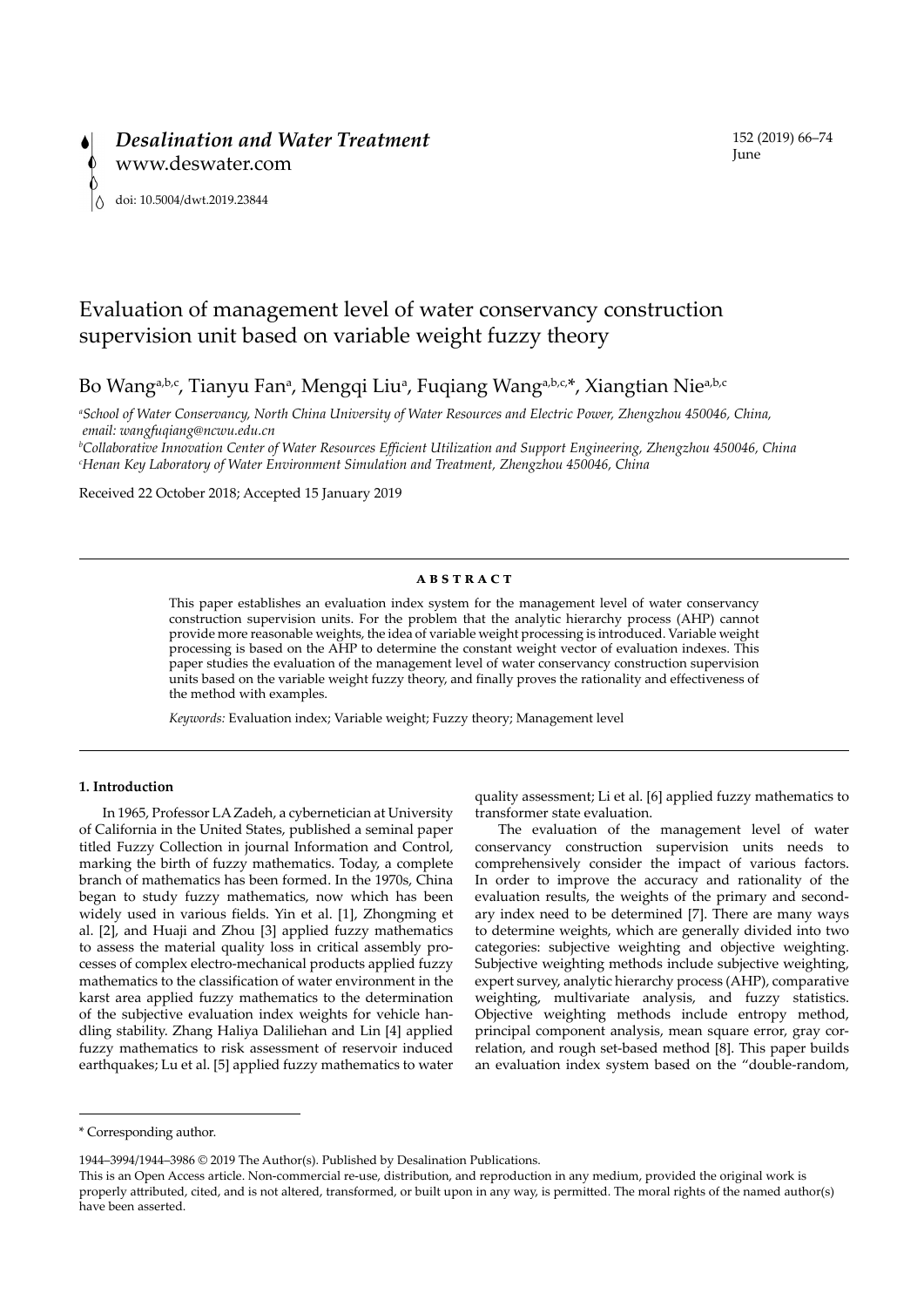one-public" supervision and inspection of water conservancy construction supervision units. Due to the hierarchical nature of the evaluation indexes of management units, this paper chooses AHP to determine the weight vector of each index. In order to make the distribution of weights more accurate, the weight vector determined by AHP is subjected to a variable weighting process, and the fuzzy comprehensive evaluation method is used to evaluate the management level of the supervision unit [9,10].

## **2. Building the evaluation index system for the management level of water conservancy construction supervision unit**

There are many influencing factors in the management level of water conservancy construction supervision units, which mainly include the unit management status and supervision project management status. According to the "double-random, one-public" requirements of the Ministry of Water Resources on "water conservancy construction supervision units" and the content of inspections, the Delphi Expert Method was used to determine the factors affecting the management level of water conservancy construction supervision unit [11]. The evaluation index system for the management level of water conservancy construction supervision unit is shown in Fig. 1.

# **3. Determination of variable weight vectors for evaluation index of the management level of water conservancy construction supervision unit**

## *3.1. Determination of constant weight vector*

The AHP is used to determine the constant weight vectors of primary and secondary indexes.

$$
D_i = \begin{bmatrix} d_{11} & d_{12} & \cdots & d_{1j} \\ d_{21} & d_{22} & \cdots & d_{2j} \\ \vdots & \vdots & \vdots & \vdots \\ d_{j1} & d_{j2} & \cdots & d_{jj} \end{bmatrix}
$$
 (1)

## *3.1.1. Determination of constant weight vector of secondary indexes*

The AHP is used to determine the constant weight vectors of primary and secondary indexes.

The two sub-indexes are compared on the basis of the importance of the sub-indexes they belong to, and the judgment matrix  $D_i$  is constructed.

*D*<sub>*i*</sub> is a positive reciprocal matrix, *i* = 1, 2, 3, 4, 5, 6, 7, *j* ∈  $N_{\gamma}$  $N<sub>i</sub>$  is the number of secondary indexes corresponding to the *i*th primary index.  $d_{ij}$  = 1 indicates that the *j*th secondary index is equally important to itself,  $d_{ij} = 1/d_{ij}$ ,  $d_{ij} > 1$  indicates that the *i*th index is more important than the *j*th index, and  $d<sub>ii</sub> < 1$ indicates that the *j*th index is more important than the *i*th index. The scale and meanings are shown in Table 1.

To perform hierarchical ordering, find the maximum (absolute value) eigenvalue  $\lambda_{\text{max}}$  of the judgment matrix

 $D_{i}$  and then use its corresponding characteristic equation  $D_i A_i = \lambda_{\text{max}} A_i$  to solve the corresponding eigenvector  $A_{\mu}$  normalize the eigenvector, that is, the constant weight vector of the secondary index relative to the primary index.

## *3.1.2. Determination of constant weight vector of primary indexes*

The importance of each level of the primary indexes on the management level of water conservancy construction supervision unit is compared in twos and the judgment matrix *E* is constructed.

$$
E = \begin{bmatrix} e_{11} & e_{12} & \cdots & e_{17} \\ e_{21} & e_{22} & \cdots & e_{27} \\ \vdots & \vdots & \vdots & \vdots \\ e_{71} & e_{72} & \cdots & e_{77} \end{bmatrix}
$$
 (2)

As with the method for determining the weights of secondary indexes, the *E*-characteristic vectors are first obtained and normalized to obtain the constant weight vector for each primary index.

However, when constructing a judgment matrix to perform pairwise comparisons, due to the subjectivity and one-sidedness of the knowledge, the judgment matrix may have serious deviations. Finally, the weight vector error is too large, and the evaluation of the management level is unreasonable and inaccurate. Therefore, consistency check of the judgment matrix is needed. The quantitative index used to measure the degree of inconsistency in the judgment matrix is called the consistency index, denoted by:

$$
C = \frac{\lambda_{\text{max}} - n}{n - 1} \tag{3}
$$

when *C* = 0, the judgment matrix is the same. The larger the *C* value is, the more inconsistent the judgment matrix is. Use *R* to indicate random consistency indexes. Let

$$
R = \frac{\lambda_{\text{max}} - n}{n - 1} \tag{4}
$$

 $\lambda_{\text{max}}$  is the average of the maximal eigenvalues of multiple *n*-order reciprocal matrices. When the random consistency ratio  $C_R$  =  $C/R$  < 0.1, the inconsistency of the judgment matrix is acceptable. The random consistency index values corresponding to different orders of the judgment matrix are shown in Table 2.

#### *3.2. Determination of variable weight vectors*

The secondary index weight vector  $A = (a_{11}, a_{12}, \ldots, a_{i1}, \ldots, a_{iN})$  $a_{76}$ ) and the primary index weight vector  $A' = (a_1, a_2, a_3, a_4)$  $a_{5}$ ,  $a_{6}$ ,  $a_{7}$ ) determined by the AHP are used. The weight vector represents the degree of relative importance between evaluation indexes in a more ideal situation. That is, in the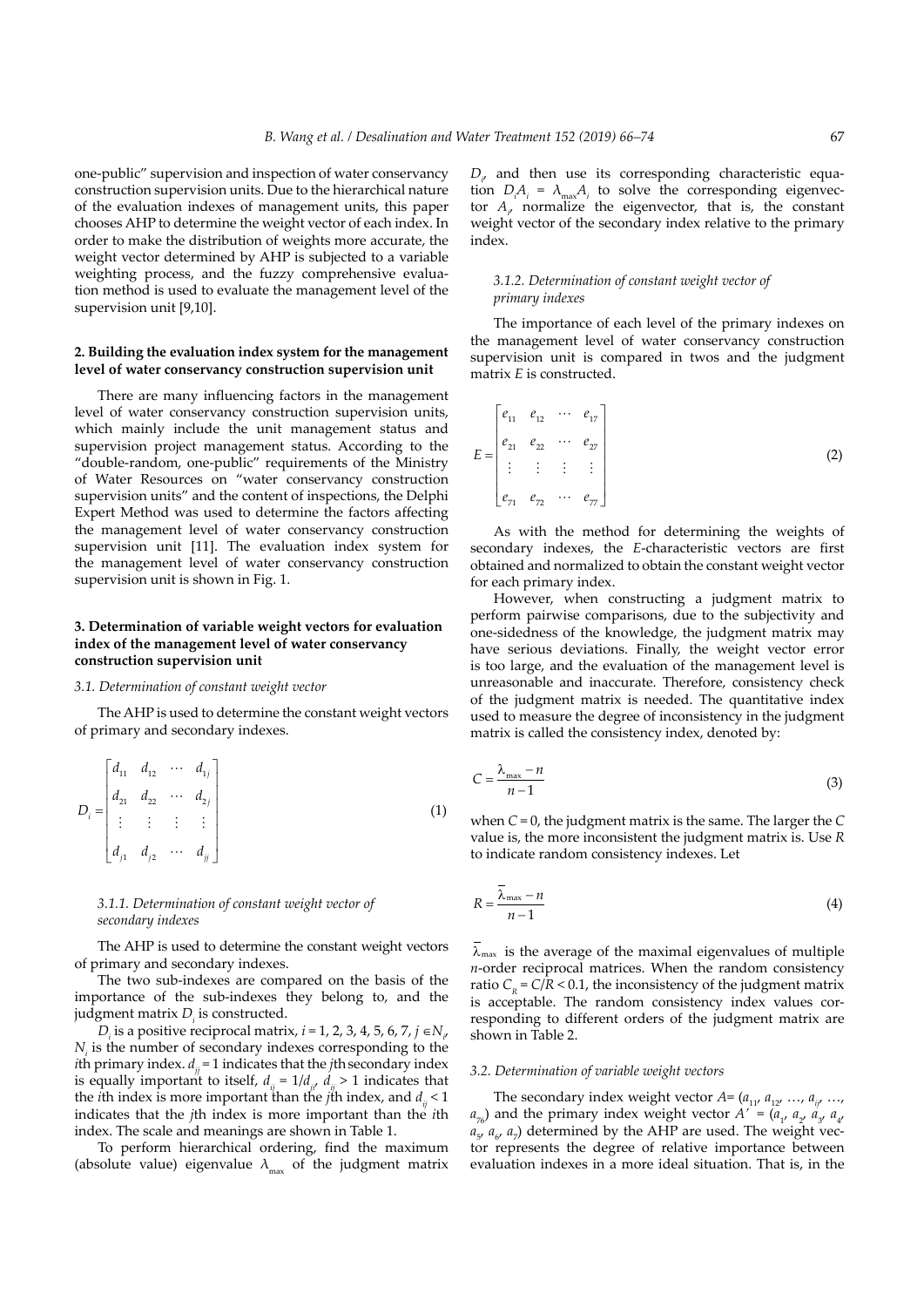

Fig. 1. Evaluation index system for the management level of water conservancy construction supervision unit.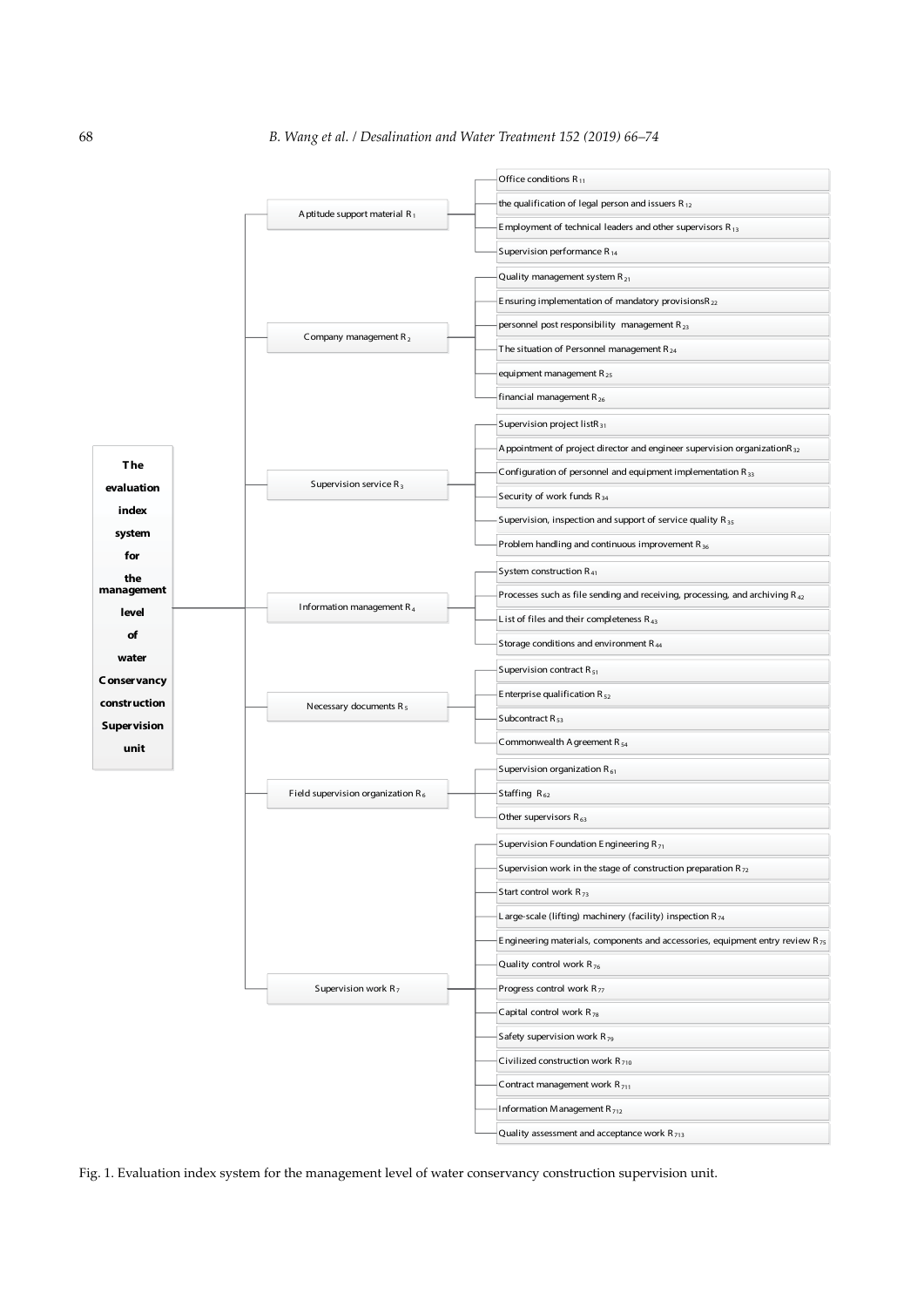Table 1 Scale and meanings

| $d_{ij}$ | <i>i</i> th index compared with the <i>j</i> th |
|----------|-------------------------------------------------|
| 1        | Equally important                               |
| 3        | Slightly important                              |
| 5        | Important                                       |
|          | Very important                                  |
| 9        | Absolutely important                            |
| 1/3      | Slightly unimportant                            |
| 1/5      | Not important                                   |
| 1/7      | Not important at all                            |
| 1/9      | Absolutely not important                        |
|          |                                                 |

*Note*: The scales 2, 4, 6, 8, 1/2, 1/4, 1/6, 1/8 and their representative meanings are among them.

Table 2

Random consistency index values corresponding to different orders of judgment matrix

| N              | R                |
|----------------|------------------|
| 1              | $\Omega$         |
| $\overline{2}$ | $\boldsymbol{0}$ |
| 3              | 0.58             |
| $\overline{4}$ | 0.90             |
| 5              | 1.12             |
| 6              | 1.24             |
| 7              | 1.32             |
| 8              | 1.41             |
| 9              | 1.45             |
| $10\,$         | 1.49             |

equally important case, the weight vectors are determined by comparing evaluation index with each other. This shows that the weight vector determined by AHP is not very reasonable in the application of management evaluation. In order to solve such problems, He et al. [12] and Luo et al. [13] proposed the idea of variable weight in combination with practical problems on the basis of determining the weights of the AHP and proved through practical applications that the evaluation results after the variable weighting process were more reasonable. Based on the research results of He et al. [12] and the characteristics of the evaluation index system for the management level of water conservancy construction supervision unit, this paper applies variable weights to the weight values of the evaluation indexes of management units. That is, on the basis of the constant weight vector, the weight values of primary or secondary evaluation index in the worst impact degree are appropriately increased, so that the fuzzy comprehensive evaluation result of the management unit's management level becomes more reasonable [14]. Taking the constant weight vector  $(a_1, a_2, a_3, a_4)$  of the secondary index  $(r_{11}, r_{12}, r_{13}, r_{14})$  contained in the primary index *R<sub>i</sub>* as an example, the variable weighting process is described as follows:

Set the constant weight vector  $(a_{11}, a_{12}, a_{13}, a_{14})$  of the secondary index  $(r_{11}, r_{12}, r_{13}, r_{14})$  undergo a variable weighting process as  $(b_{11}, b_{12}, b_{13}, b_{14})$ , then

$$
b_{1k} = \frac{\alpha_k(\beta_k)}{\sum_{j=1}^4 \alpha_j(\beta_j)} \qquad j, k = 1, 2, 3, 4
$$
 (5)

where  $\beta_j$  is the evaluation index  $r_{1j'}$  the fuzzy comprehensive evaluation value of the comment set *M*, then  $\beta_j = \sum_{k=1}^{N} W_{1jk} \times \lambda_k$  $\sum_{i=1}^{4} W_{i,k} \times \lambda_{i}$ ;  $\alpha_k(\beta_k)$  is a function,  $\alpha_k(\beta_k) = \alpha_k'' \alpha_{0k} \sqrt{\frac{\alpha' \exp[\beta_k/\lambda_k]}{n}}$ *p k*  $\beta_k$  =  $\alpha_k^r \alpha_{0k}$   $\left\{\frac{\alpha' \exp[\beta_k / \lambda_1]^{1-p_k}}{1-p_k}\right\}$ −  $\sqrt{ }$  $\left\{ \right.$  $\overline{\mathcal{L}}$  $\mathcal{I}$  $\left\{ \right.$  $\bigg)$ −  $\frac{\alpha \exp[\frac{P_k}{r}]}{1-r}$ 1  $\frac{\exp[\beta_k/\lambda_1]^{\frac{p_k}{p_k}}}{1-p_k}$ where: α α  $\mathbf{0}$ 0 k $\sum$ <sup>u</sup>1  $k - 1 - a_0$  $\sum_{j \neq k}$ <sup>u</sup> <sub>1</sub> *k a*  $= \frac{\alpha_{0k} \sum_{j \neq k}}{1 - a}$  $, p_k = 1 - \frac{1}{\sqrt{\alpha_{0k} (\alpha_k'' + a_k)}}$ *a*  $\int k^{n+1}$   $\int \alpha_{0k} \left( \alpha''_k + a_{1k} \right)$ *k*  $= 1 - \frac{1}{\sqrt{\alpha_{0k} (\alpha_k'' + a_{1k})}}$ ′  $\sqrt{ }$  $\left\{ \right.$  $\overline{\mathcal{L}}$  $\mathbf{I}$  $\left\{ \right.$ J  $1 - \frac{1}{\sqrt{1-\frac{1}{\sqrt{1-\frac{1}{\sqrt{1-\frac{1}{\sqrt{1-\frac{1}{\sqrt{1-\frac{1}{\sqrt{1-\frac{1}{\sqrt{1-\frac{1}{\sqrt{1-\frac{1}{\sqrt{1-\frac{1}{\sqrt{1-\frac{1}{\sqrt{1-\frac{1}{\sqrt{1-\frac{1}{\sqrt{1-\frac{1}{\sqrt{1-\frac{1}{\sqrt{1-\frac{1}{\sqrt{1-\frac{1}{\sqrt{1-\frac{1}{\sqrt{1-\frac{1}{\sqrt{1-\frac{1}{\sqrt{1-\frac{1}{\sqrt{1-\frac{1}{\sqrt{1-\frac{1}{\sqrt{1-\frac{1}{\sqrt{1-\frac$  $0k \left( \begin{array}{ccc} 0 & \alpha & \alpha \\ \alpha & \alpha & \alpha \end{array} \right)$ 1  $\ln \left\{\frac{\alpha_{0k}(\alpha)}{\alpha}\right\}$ ,  $a_{0k} = \frac{a}{a_k}$  $k = \frac{a_{1k}}{\sin a_{1i} + \cos a}$  $\lim_{j \le n} u_{1j} + \lim_{1 \le j \le n} u_{1j}$  $v_{0k} = \frac{u_1}{l}$  $\lim_{1 \le j \le n} u_{1j} + \lim_{1 \le j \le n} u_1$ =  $\left( \min_{1 \le j \le n} a_{1j} + \max_{1 \le j \le n} a_{1j} \right)$ ,  $\alpha''_k = \sum_{j \neq k} \alpha_{0j}^{\qquad}$ ,  $\alpha' = \sum_{j=1} \alpha_0^{\qquad}$ 4  $\sum_{j=1}$ <sup> $\infty$ </sup><sup>0</sup><sub>j</sub>

# **4. Evaluation of management level of water conservancy construction supervision unit based on variable weight fuzzy comprehensive evaluation method**

#### *4.1. Building the evaluation matrix*

To apply the above-mentioned evaluation index system to evaluate the management level of water conservancy construction supervision unit, we must first determine the management level comment set [15]. This comment set is a fuzzy set described by the management level and is defined as  $M = \{m_1$ -excellent,  $m_2$ -good,  $m_3$ -medium,  $m_4$ -bad}. In order to achieve a transition from a qualitative description to a quantitative description of the evaluation of the management level of water conservancy construction supervision unit, a corresponding specific value is assigned to the comment set,  $\lambda = {\lambda_1, \lambda_2, \lambda_3, \lambda_4} = (7, 5, 3, 1).$ 

According to the evaluation index system for the management level of water conservancy construction supervision unit and management level comment sets, the evaluation matrix for each level of the evaluation index is as follows:

$$
W_{i} = \begin{bmatrix} W_{i11} & W_{i12} & \cdots & W_{i14} \\ W_{i21} & W_{i22} & \cdots & W_{i24} \\ \vdots & \vdots & \vdots & \vdots \\ W_{ij1} & W_{ij2} & \cdots & W_{ij4} \end{bmatrix}
$$
 (6)

The evaluation matrix  $W_i$  is composed of secondary index  $r_{ii}$  and membership degree vectors of comments in the comment set. The Delphi Expert method can be used to determine the degree of membership vector [16].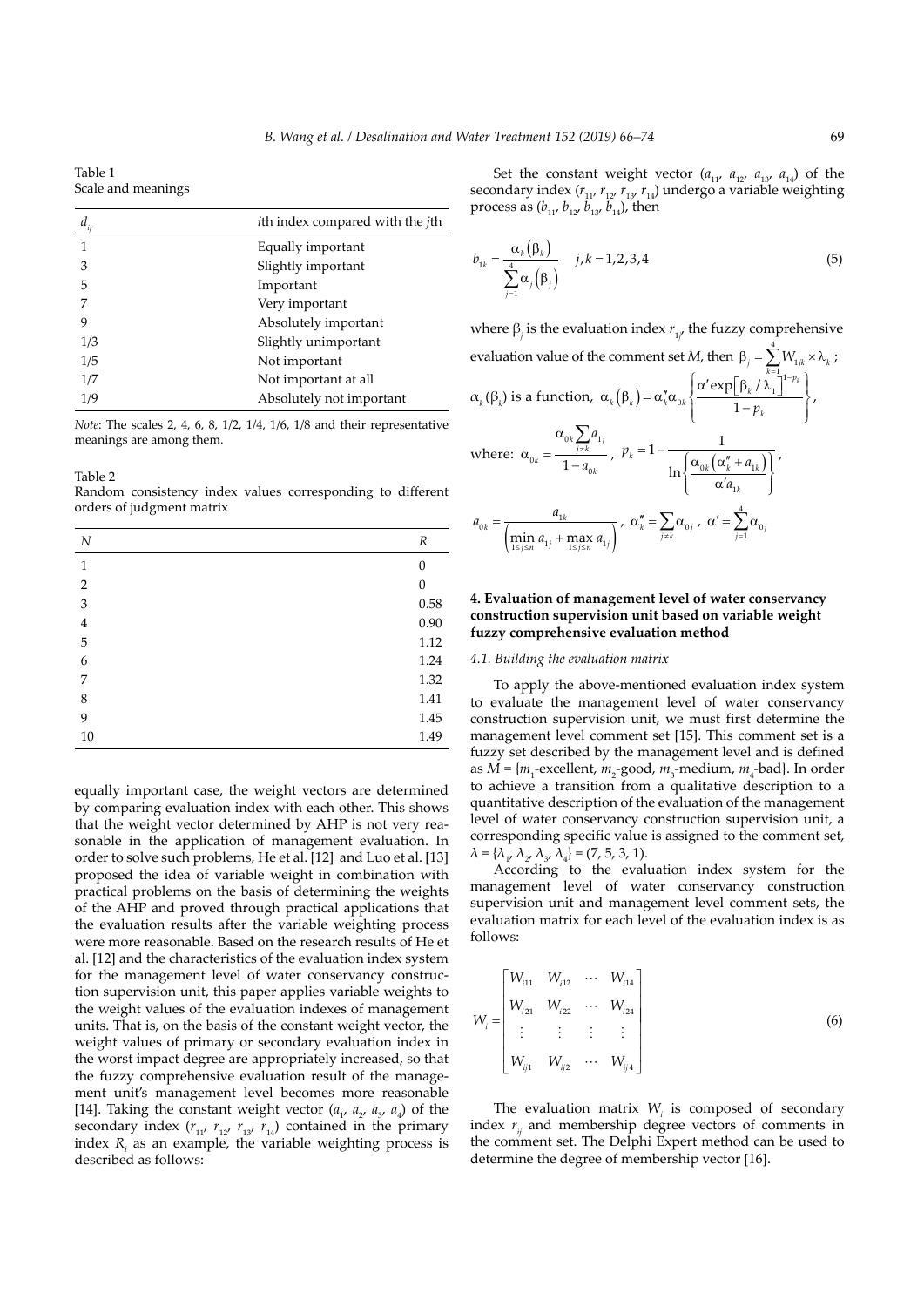#### *4.2. Fuzzy comprehensive evaluation of each primary index*

For the fuzzy comprehensive evaluation of primary evaluation index of the management level of water conservancy construction supervision unit, the membership degree of each primary evaluation index to the comment in the review set *M* is calculated, and the calculation formula is as follows [17]:

$$
N_i = B_i \times W_i \tag{7}
$$

where  $B_i$  ( $i = 1, 2, 3, 4, 5, 6, 7$ ) is the weight vector of secondary index  $r_{ij}$  with respect to primary index  $R_{i}$ , where  $b_{ij}$ (*j*∈*Ni* ) is *aij* with variable weights via formula (5) after variable weighting.

## *4.3. Fuzzy comprehensive evaluation of the management level of water conservancy construction supervision unit*

Use the primary index evaluation result  $W = [N_1, N_2, N_3]$  $N_{\mathcal{Y}}$   $N_{\mathcal{U}}$   $N_{\mathcal{I}}$   $N_{\mathcal{U}}$   $N_{\mathcal{I}}$ ]<sup>T</sup> as the evaluation matrix, the membership level vector of each comment in the management level of water conservancy construction supervision unit *M* is calculated by formula (8), namely the fuzzy comprehensive evaluation [18–24].

$$
P = \tilde{B} \times W \tag{8}
$$

where  $\tilde{B} = \begin{bmatrix} b_1, b_2, b_3, b_4, b_5, b_6, b_7 \end{bmatrix}$  is the weighted vector of the constant weight vector *A* of the primary evaluation index after variable weighting performed by formula (5), and  $\beta$ <sub>*j*</sub> in formula (5) is the fuzzy comprehensive evaluation value of the evaluation set *M* for the primary evaluation index, namely  $β<sub>i</sub> = N<sub>i</sub> × λ<sup>T</sup>$  (*j* = 1, 2, …, 7).

# **5. Application**

# *5.1. Introduction*

A water conservancy construction supervision unit in Henan Province has Grade A qualification for water conservancy project construction supervision, Grade A qualification for water and soil conservation engineering construction supervision, Grade B qualification for supervising mechanical and electrical equipment and metal structure equipment manufacturing, and environmental protection supervision qualification for water conservancy project construction [25–27]. The results of this study are applied to evaluate the management level of the supervision unit.

## *5.2. Determination of the evaluation index weight*

# *5.2.1. Determination of constant vector*

After pairwise comparisons of the 40 indexes in the seven dimensions, the following judgment matrix is obtained:

$$
D_{1} = \begin{bmatrix} 1 & 1/2 & 1/5 & 1/7 \\ 2 & 1 & 1/3 & 1/5 \\ 5 & 3 & 1 & 1/2 \\ 7 & 5 & 2 & 1 \end{bmatrix}
$$
(9)

$$
D_2 = \begin{bmatrix} 1 & 1/3 & 3 & 1/5 & 4 & 1/7 \\ 3 & 1 & 1/4 & 1/6 & 3 & 1/8 \\ 1/3 & 4 & 1 & 1/4 & 5 & 1/6 \\ 5 & 6 & 4 & 1 & 7 & 1/4 \\ 1/4 & 1/3 & 1/5 & 1/7 & 1 & 1/9 \\ 7 & 8 & 6 & 4 & 9 & 1 \end{bmatrix}
$$
(10)

$$
D_3 = \begin{bmatrix} 1 & 1/3 & 1/5 & 1/5 & 1/9 & 1/9 \\ 3 & 1 & 1/2 & 1/2 & 1/5 & 1/5 \\ 5 & 2 & 1 & 1 & 1/3 & 1/3 \\ 5 & 2 & 1 & 1 & 1/3 & 1/3 \\ 9 & 5 & 3 & 3 & 1 & 1 \\ 9 & 5 & 3 & 3 & 1 & 1 \end{bmatrix}
$$
(11)

$$
D_4 = \begin{bmatrix} 1 & 1/5 & 1/3 & 2 \\ 5 & 1 & 2 & 7 \\ 3 & 2 & 1 & 5 \\ 2 & 7 & 5 & 1 \end{bmatrix}
$$
 (12)

$$
D_{5} = \begin{bmatrix} 1 & 7 & 5 & 9 \\ 1/7 & 1 & 1/3 & 3 \\ 1/5 & 3 & 1 & 5 \\ 1/9 & 1/3 & 1/5 & 1 \end{bmatrix}
$$
(13)

$$
D_6 = \begin{bmatrix} 1 & 3 & 9 \\ 1/3 & 1 & 7 \\ 1/9 & 1/7 & 1 \end{bmatrix}
$$
 (14)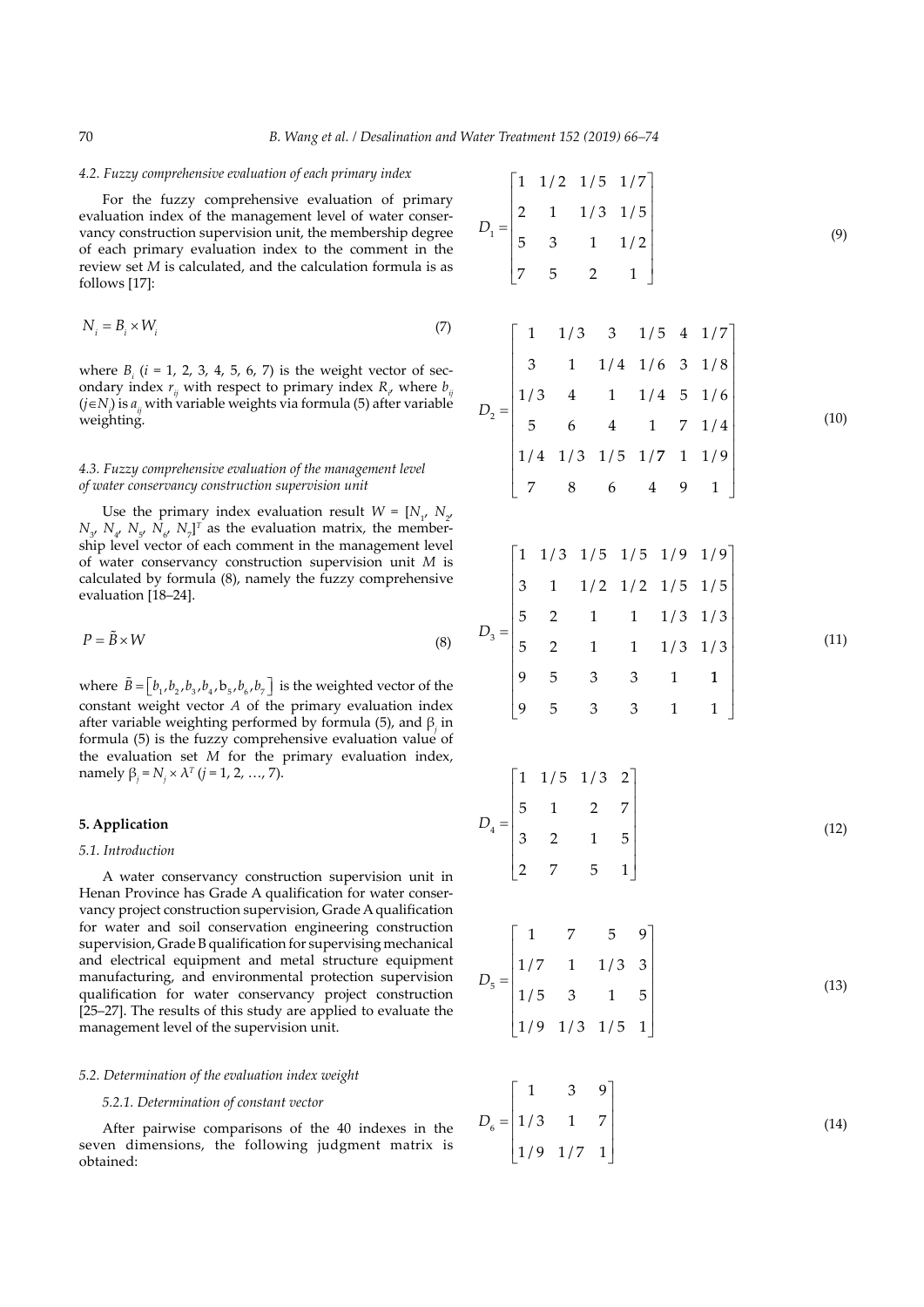|         |                |                |                 | $1 \t1/2 \t1/2 \t1/3 \t1/4 \t1/9 \t1/7 \t1/6 \t1/8 \t1/4 \t1/5 \t1/4 \t1/2$ |                |              |           |                                                       |                |                |                |                |    |  |
|---------|----------------|----------------|-----------------|-----------------------------------------------------------------------------|----------------|--------------|-----------|-------------------------------------------------------|----------------|----------------|----------------|----------------|----|--|
|         | 2              | 1              | $\mathbf{1}$    |                                                                             |                |              |           | $1/2$ $1/3$ $1/8$ $1/6$ $1/5$ $1/7$ $1/3$ $1/4$ $1/3$ |                |                |                |                | -1 |  |
|         | 2              | $\mathbf{1}$   | $\mathbf{1}$    |                                                                             |                |              |           | $1/2$ $1/3$ $1/8$ $1/6$ $1/5$ $1/7$ $1/3$ $1/4$ $1/3$ |                |                |                |                | 1  |  |
|         | 3              | $\overline{2}$ | $\overline{2}$  | 1                                                                           |                |              |           | $1/2$ $1/7$ $1/5$ $1/4$ $1/6$ $1/2$ $1/3$ $1/2$       |                |                |                |                | -2 |  |
|         | $\overline{4}$ | 3              | 3               | $\overline{2}$                                                              | 1              |              |           | $1/6$ $1/4$ $1/3$ $1/5$                               |                | $\overline{1}$ | 1/2            | 1              | 3  |  |
|         | 9              | 8              | $8\,$           | 7                                                                           | 6              | $\mathbf{1}$ | 3         | 4                                                     | $\overline{2}$ | 6              | 5              | 6              | 8  |  |
| $D_7 =$ | 7              | 6              | 6               | $5\phantom{.0}$                                                             | $4\phantom{0}$ | 1/3          |           | $1 \quad 2$                                           | 1/2            | $\overline{4}$ | 3              | $\overline{4}$ | 6  |  |
|         | 6              | 5              | $5\phantom{.0}$ | $\overline{4}$                                                              | 3 <sup>7</sup> |              | $1/4$ 1/2 | $\overline{1}$                                        | 1/3            | $\mathfrak{Z}$ | 2              | 3              | 5  |  |
|         | 8              | 7              | 7               | 6                                                                           | 5 <sup>5</sup> |              | $1/2$ 2   | 3                                                     | $\mathbf{1}$   | 5              | $\overline{4}$ | 5              | 7  |  |
|         | $\overline{4}$ | 3              | 3               | 2                                                                           | 1              |              |           | $1/6$ $1/4$ $1/3$ $1/5$                               |                | $\overline{1}$ | 1/2            | 1              | 3  |  |
|         | 5              | 4              | $\overline{4}$  | $\mathfrak{Z}$                                                              | $\mathbf{2}$   |              |           | $1/5$ $1/3$ $1/2$ $1/4$                               |                | 2              | $\mathbf{1}$   | 2              | 4  |  |
|         | $\overline{4}$ | 3              | 3               | 2                                                                           | 1              |              |           | $1/6$ $1/5$ $1/3$ $1/5$                               |                | $\overline{1}$ | 1/2            | $\mathbf{1}$   | 3  |  |
|         | $\overline{2}$ | $\mathbf{1}$   | $\mathbf{1}$    |                                                                             |                |              |           | $1/2$ $1/3$ $1/8$ $1/6$ $1/5$ $1/7$ $1/3$ $1/4$ $1/3$ |                |                |                |                | 1  |  |

|   | $\begin{bmatrix} 1 & 1/3 & 3 & 1 & 1/2 & 1 & 1/3 \\ 3 & 1 & 7 & 3 & 5 & 3 & 1 \\ 1/3 & 1/7 & 1 & 1/3 & 1/2 & 1/3 & 1/7 \end{bmatrix}$ |                                     |  |      |
|---|---------------------------------------------------------------------------------------------------------------------------------------|-------------------------------------|--|------|
|   |                                                                                                                                       |                                     |  |      |
|   | $E = \begin{vmatrix} 1 & 1/3 & 3 & 1 & 2 & 1 & 1/3 \\ 2 & 1/5 & 2 & 1/2 & 1 & 1/2 & 1/3 \end{vmatrix}$                                |                                     |  | (16) |
|   |                                                                                                                                       |                                     |  |      |
|   | $1/3$ 3 1 2 1 1/5                                                                                                                     |                                     |  |      |
| 3 |                                                                                                                                       | $1 \quad 7 \quad 3 \quad 3 \quad 5$ |  |      |

The calculated ratio of random agreement  $C_{R1} = 0.045$  $< 0.1, C_{R2} = 0.056 < 0.1, C_{R3} = 0.068 < 0.1, C_{R4} = 0.043 < 0.1,$  $C_{R5}$  = 0.051 < 0.1,  $C_{R6}$  = 0.041 < 0.1,  $C_{R7}$  = 0.077 < 0.1,  $C_{\text{Re}}$  = 0.063 < 0.1, all meet the consistency requirements. Use the sum method to normalize each column of the judgment matrix to obtain a normalized matrix, and then obtain each line to get the corresponding feature vector of the judgment matrix. Normalized  $A_i$  and  $A'$  are each the constant weight vector of the index.  $A_1 = [0.603 \ 0.110 \ 0.301 \ 0.526]$ ,  $A_2 = [0.090 \ 0.074 \ 0.100 \ 0.240 \ 0.028 \ 0.468]$ ,  $A_3 = [0.034 \ 0.076$  $0.\overline{1}24$   $0.162$   $0.330$   $0.274$ ,  $A_4 = [0.108 \ 0.176 \ 0.180 \ 0.536]$ ,  $A_5 = [0.643 \quad 0.101 \quad 0.208 \quad 0.048], A_6 = [0.649 \quad 0.294 \quad 0.057],$ *A*<sub>7</sub> = [0.014 0.021 0.021 0.032 0.048 0.247 0.137 0.100 0.185 0.048 0.071 0.048 0.028], *A*′ = [0.123 0.403 0.050 0.145 0.142 0.137 0.410].

#### *5.2.2. Determination of constant vector*

Use formula (5) to perform a variable weighting process on the index constant weight vector to obtain the secondary index *A* weight:  $B_1 = [0.091 \ 0.143 \ 0.028 \ 0.485]$ ,  $B_2 = [0.103$  $0.082$  0.111 0.221 0.057 0.426],  $B<sub>2</sub> = [0.056$  0.089 0.133 0.152 0.305 0.265],  $B_1 = [0.139 \ 0.164 \ 0.195 \ 0.502]$ ,  $B_1 = [0.522 \ 0.144]$ 0.207 0.117],  $B_6 = [0.538 \ 0.301 \ 0.161]$ ,  $B_7 = [0.013 \ 0.026 \ 0.022]$  0.039 0.051 0.216 0.132 0.101 0.176 0.052 0.076 0.057 0.039], *B*′ = [0.119 0.349 0.064 0.133 0.158 0.157 0.430].

*5.3. Determination of evaluation index membership vector*

The membership vector of the secondary index to the comment set determined by three rounds of scoring by experts in 10 related fields is as follows:

$$
W_{1} = \begin{bmatrix} 0.54 & 0.32 & 0.13 & 0.01 \\ 0.63 & 0.30 & 0.05 & 0.02 \\ 0.48 & 0.41 & 0.10 & 0.01 \\ 0.59 & 0.28 & 0.11 & 0.02 \end{bmatrix}
$$
(17)  
\n
$$
W_{2} = \begin{bmatrix} 0.15 & 0.47 & 0.32 & 0.06 \\ 0.13 & 0.38 & 0.43 & 0.06 \\ 0.10 & 0.41 & 0.31 & 0.18 \\ 0.21 & 0.37 & 0.33 & 0.09 \\ 0.33 & 0.42 & 0.20 & 0.05 \end{bmatrix}
$$
(18)  
\n
$$
W_{3} = \begin{bmatrix} 0.32 & 0.43 & 0.18 & 0.07 \\ 0.40 & 0.39 & 0.11 & 0.10 \\ 0.26 & 0.36 & 0.31 & 0.07 \\ 0.22 & 0.39 & 0.23 & 0.16 \\ 0.41 & 0.31 & 0.11 & 0.17 \\ 0.24 & 0.35 & 0.29 & 0.12 \end{bmatrix}
$$
(19)

(15)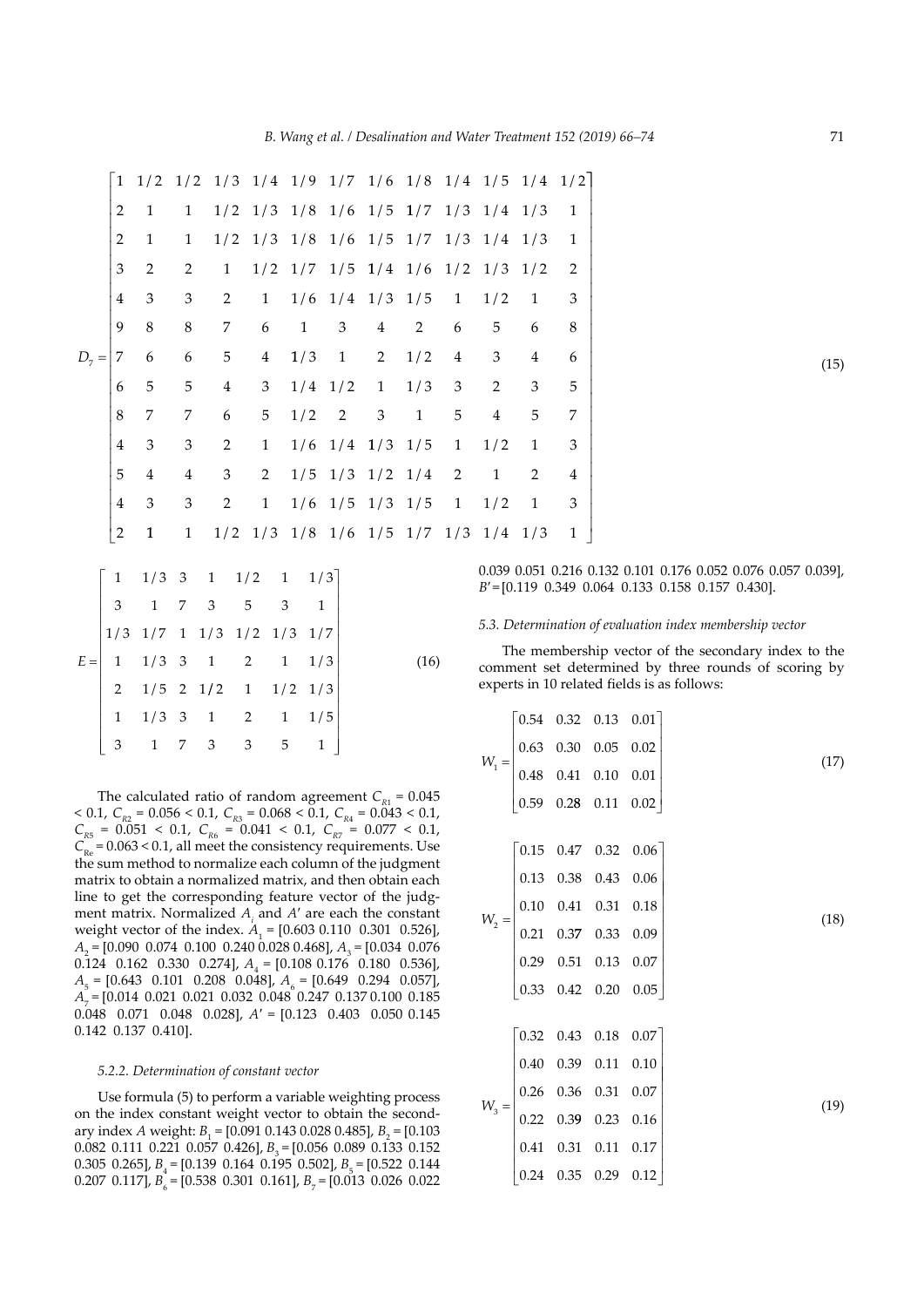| $W_4 = \begin{bmatrix} 0.20 & 0.35 & 0.28 & 0.17 \\ 0.31 & 0.42 & 0.23 & 0.04 \\ 0.53 & 0.34 & 0.09 & 0.04 \end{bmatrix}$ |  | $\begin{bmatrix} 0.18 & 0.39 & 0.33 & 0.10 \end{bmatrix}$ |                                         |                                                             | $\begin{bmatrix} 0.53 & 0.32 & 0.12 & 0.03 \end{bmatrix}$   |      |
|---------------------------------------------------------------------------------------------------------------------------|--|-----------------------------------------------------------|-----------------------------------------|-------------------------------------------------------------|-------------------------------------------------------------|------|
|                                                                                                                           |  |                                                           |                                         |                                                             | $\begin{array}{cccc} 0.44 & 0.33 & 0.21 & 0.02 \end{array}$ |      |
|                                                                                                                           |  |                                                           | (20)                                    | $\begin{array}{cccc} 0.39 & 0.42 & 0.11 & 0.08 \end{array}$ |                                                             |      |
|                                                                                                                           |  |                                                           |                                         | $\begin{array}{cccc} 0.23 & 0.47 & 0.21 & 0.09 \end{array}$ |                                                             |      |
|                                                                                                                           |  |                                                           |                                         |                                                             | $0.18$ $0.52$ $0.19$ $0.11$                                 |      |
| $W_s = \begin{vmatrix} 0.53 & 0.38 & 0.07 & 0.02 \\ 0.38 & 0.32 & 0.22 & 0.08 \end{vmatrix}$                              |  | $\begin{bmatrix} 0.44 & 0.41 & 0.11 & 0.04 \end{bmatrix}$ |                                         |                                                             | $\begin{array}{cccc} 0.11 & 0.39 & 0.43 & 0.07 \end{array}$ |      |
|                                                                                                                           |  |                                                           | (21) $W_7 =  0.12 \t0.38 \t0.39 \t0.11$ |                                                             |                                                             |      |
|                                                                                                                           |  |                                                           |                                         |                                                             |                                                             |      |
|                                                                                                                           |  |                                                           |                                         | $\begin{bmatrix} 0.21 & 0.37 & 0.41 & 0.01 \end{bmatrix}$   |                                                             |      |
|                                                                                                                           |  |                                                           |                                         |                                                             | $0.35$ $0.42$ $0.14$ $0.09$                                 |      |
| $W_6 = \begin{bmatrix} 0.19 & 0.34 & 0.38 & 0.09 \\ 0.23 & 0.39 & 0.23 & 0.15 \end{bmatrix}$                              |  | $\begin{bmatrix} 0.37 & 0.25 & 0.32 & 0.06 \end{bmatrix}$ |                                         |                                                             | $\begin{array}{cccc} 0.39 & 0.41 & 0.19 & 0.01 \end{array}$ |      |
|                                                                                                                           |  |                                                           | (22)                                    | $\begin{array}{ ccc} 0.43 & 0.35 & 0.11 \end{array}$        |                                                             | 0.11 |
|                                                                                                                           |  |                                                           |                                         | $\begin{bmatrix} 0.25 & 0.44 & 0.30 & 0.01 \end{bmatrix}$   |                                                             |      |
|                                                                                                                           |  |                                                           |                                         |                                                             | $0.31$ $0.34$ $0.33$ $0.02$                                 |      |

# *5.4. Fuzzy comprehensive evaluation*

*5.4.1. Fuzzy comprehensive evaluation of primary evaluation index*

By substituting the values of  $B_i$  and  $W_i$  into formula (7), the membership vector of each comment in the comment set by each primary evaluation index can be obtained and normalized as follows:

$$
N_{1} = [0.560 \quad 0.323 \quad 0.047 \quad 0.016] \text{Normalization} = [0.592 \quad 0.341 \quad 0.050 \quad 0.017]
$$
\n
$$
N_{2} = [0.241 \quad 0.415 \quad 0.268 \quad 0.076] \text{Normalization} = [0.241 \quad 0.415 \quad 0.268 \quad 0.076]
$$
\n
$$
N_{3} = [0.310 \quad 0.353 \quad 0.206 \quad 0.130] \text{Normalization} = [0.310 \quad 0.354 \quad 0.206 \quad 0.130]
$$
\n
$$
N_{4} = [0.384 \quad 0.364 \quad 0.182 \quad 0.069] \text{Normalization} = [0.384 \quad 0.365 \quad 0.182 \quad 0.069]
$$
\n
$$
N_{5} = [0.409 \quad 0.381 \quad 0.152 \quad 0.049] \text{Normalization} = [0.413 \quad 0.384 \quad 0.154 \quad 0.049]
$$
\n
$$
N_{6} = [0.309 \quad 0.311 \quad 0.338 \quad 0.086] \text{Normalization} = [0.296 \quad 0.298 \quad 0.324 \quad 0.082]
$$
\n
$$
N_{7} = [0.247 \quad 0.399 \quad 0.286 \quad 0.069] \text{Normalization} = [0.247 \quad 0.398 \quad 0.286 \quad 0.069]
$$

*5.4.2. Fuzzy comprehensive evaluation of the management level of water conservancy construction supervision unit*

Use the primary index evaluation result  $W = [N_1, N_2, N_3, N_4, N_5, N_6, N_7]^T$  as an evaluation matrix and substitute it into formula (8):

 $P = \tilde{B} \times W = \begin{bmatrix} 0.443 & 0.535 & 0.335 & 0.096 \end{bmatrix}$ 

(23)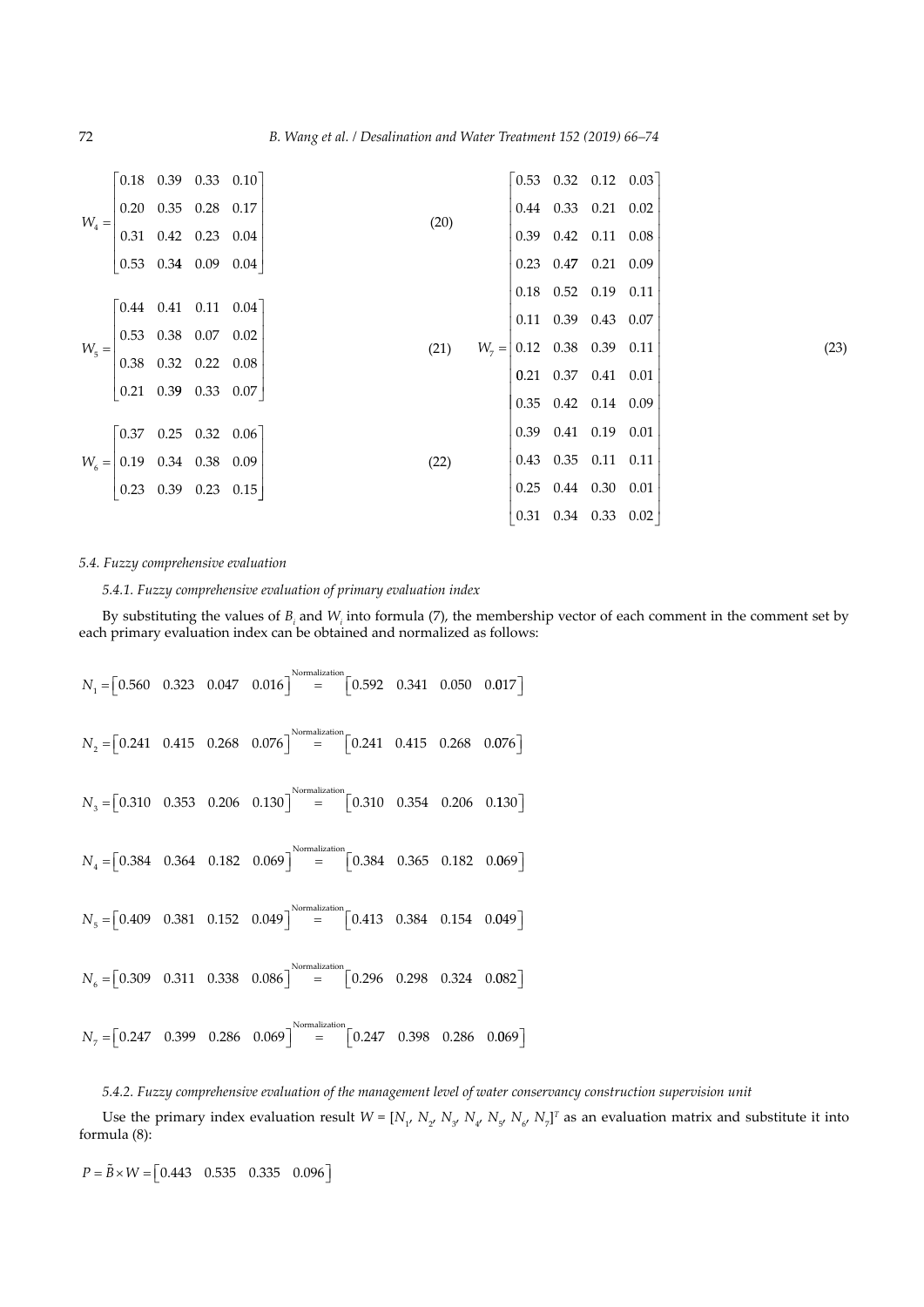After the normalization process,  $P = [0.314 \ 0.380 \ 0.238]$ 0.068] is obtained, it is the membership vector of the management level of water conservancy construction supervision units to the comment set *M* [28]. This shows that the management level of the unit is good, and the quantification value of the management level is  $\beta = P^* \lambda^T = 4.88$ .

The evaluation results are consistent with the actual management level of the unit, which shows that the variable weight-based fuzzy comprehensive evaluation method studied in this paper is feasible and practical for the evaluation of the management level of water conservancy construction supervision units [29,30].

## **6. Conclusion**

This paper analyzes the "double-random, one-public" requirements of the Ministry of Water Resources on "water conservancy construction supervision units" and the content of inspections, uses the Delphi expert method to establish seven primary indexes, forty secondary indexes, determines the membership vector of the evaluation system for the comment set, and uses the AHP to determine the constant weight vector of the index system, and a variable weighting process was performed. On the basis of variable weights, a fuzzy comprehensive evaluation was conducted on the management level of the supervision units. Finally, a water conservancy construction supervision unit in Henan Province was taken as an example. The evaluation results were consistent with the actual management level of the unit, indicating the effectiveness and practicability of fuzzy comprehensive evaluation of management level under variable weights. This paper has important guiding significance for the evaluation of management level of water conservancy construction supervision units, which is conducive to the better implementation of the "double-random, one-public" supervision and inspection.

#### **Acknowledgements**

The authors are grateful to the support of National Natural Science Foundation of China (No. 51709116, No. 51579101), the Key Scientific Research Projects of Henan Province Universities and Colleges (No. 17B570003), Distinguished Young Scholar of Science and Technology Innovation (184100510014) and Foundation for Dr in North China University of Water Resources and Electric Power (No.10030). Special thanks for the reviewers and their constructive comments and suggestions in improving the quality of this manuscript.

#### **References**

- [1] C. Yin, W. Zhao, X. Liu, Identification of water inrush source from coalfield based on entropy weight-fuzzy variable set theory, Meitan Xuebao J. China Coal Soc., 42 (2017) 2433–2439.
- H. Zhongming, Q. Xu, W. Xuehui, A Comprehensive Assessment Method of Coal Mine Security Based on Natural Weight and Variable Fuzzy Set, International Conference on Environmental Science and Information Application Technology, 1 (2010) 104–107.
- [3] W. Huaji, T. Zhou, A health state assessment method for ship propulsion system based on fuzzy theory and variable weight theory, Vibroengineering Procedia, 11 (2017) 19–24.
- [4] Q.W. Zhang Haliya Daliliehan, J. Lin, Reliability assessment of in-service components based on variable fuzzy theory, Adv. Info. Sci. Service Sci., 4 (2012) 107–115.
- [5] W.X. Lu, Y.Y. Liu, G.H. Li, Assessment of satellite health state based on fuzzy variable weight theory, J. Syst. Eng. Electron., 36 (2014) 476–480.
- [6] Z. Dongmei, L. Weichen, Z. Xu, Relay Protection Condition Assessment Based on Variable Weight Fuzzy Synthetic Evaluation[C]//2014 IEEE Conference on Technologies for Sustainability (Sus Tech), IEEE, 2014, pp. 115–120.
- Y.N. Wu, Z.S. Hu, R.H. Xu, Risk Analysis of hydropower construction project based on fuzzy comprehensive evaluation, Appl. Mech. Mater., 357–360 (2013) 2177–2181.
- [8] N.N. Chen, The applications based on the rough set theory algorithms to determine the weight, Adv. Mater. Res., 989–994 (2014) 1736–1738.
- [9] M.H. Zhao, J.H. Liu, B.C. Chen, Variable-weight combination forecasting model of slope deformation and instability, Rock Soil Mech., 28 (2007) 553–557.
- [10] A. Serhat, K. Cengiz, Multiattribute supplier selection using fuzzy analytic hierarchy process, Int. J. Comput. Intell. Syst., 3 (2010) 553–565.
- [11] K. Halvorsrud, D. Flynn, G.A. Ford, A Delphi study and ranking exercise to support commissioning services: future delivery of Thrombectomy services in England, BMC Health Serv. Res., 18 (2018) 135.
- [12] Z.M. He, L. Yao, G. Mei, A Fuzzy comprehensive evaluation method based on AHP and Entropy for a landslide susceptibility map, Entropy, 8 (2017) 1–16.
- [13] Z.Q. Luo, H.Y. Zuo, S.Y. Wang, Functional link neural network forecasting method based on fuzzy adaptive variable weight algorithm, J. Central South Univ., 42 (2011) 2812–2818.
- [14] P. Torkzadeh, T. Jaffari, S. Shojaee, Layout optimization of double-layer grids using modified genetic algorithm based on fuzzy inference system, Scientia Iranica, 22 (2015) 1723–1733.
- [15] T. Chen, D. Shen, Y. Jin, Comprehensive evaluation of environeconomic benefits of anaerobic digestion technology in an integrated food waste-based methane plant using a fuzzy mathematical model, Appl. Energy, 208 (2017) 666–677.
- [16] E. Zarghami, H. Azemati, D. Fatourehchi, Customizing wellknown sustainability assessment tools for Iranian residential buildings using fuzzy analytic hierarchy process, Build. Environ., 128 (2018) 107-128.
- [17] G. Cao, H. Su, H. Dai, Management and construction of the Three Gorges Project, J. Constr. Eng. Manage., 132 (2006) 615–619.
- [18] F.J. Cao, H.C. Xu, Y.T. Jiao, Process analysis of construction quality management system for water project based on dissipative structure theory, Adv. Mater. Res., 655–657 (2013) 2230–2234.
- [19] W. Gao, Y. Wang, W. Wang, L. Shi, The first multiplication atombond connectivity index of molecular structures in drugs, Saudi Pharm. J., 25 (2017) 548–555.
- [20] W.X. Peng, L.S. Wang, M. Mirzaee, H. Ahmadi, M.J. Esfahani, S. Fremaux, Hydrogen and syngas production by catalytic biomass gasification, Energy Convers. Manage., 135 (2017) 270–273.
- [21] H. Liu, Z. Liu, Recycling utilization patterns of coal mining waste in China, Resour. Conserv. Recycl., 54 (2010) 1331–1340.
- [22] A.K.L. Vicencio, L.C. Yañez, I.R. Soto, Mercury pollution assessment of mining wastes and soils from former silver amalgamation area in North-Central Mexico, Revista Int. Contam. Ambiental, 33 (2017) 655–669.
- [23] B. Landowski, M. Pajak, B. Zoltowski, L. Muslewski, Method of building a model of operational changes for the marine combustion engine describing the impact of the damages of this engine on the characteristics of its operation process, Polish Mar. Res., 24 (2017) 67–76.
- [24] E.M. Camara, E.P. Caramaschi, F. Di Dario, A.C. Petry, Short-term changes in two tropical coastal lagoons: effects of sandbar openings on fish assemblages, J. Coastal Res., 34 (2018) 90–105.
- [25] I. Karaoui, A. Arioua, A.E.A. Idrissi, M. Hssaisoune, W. Nouaim, K.A. Ouhamchich, D. Elhamdouni, Assessing land use/cover